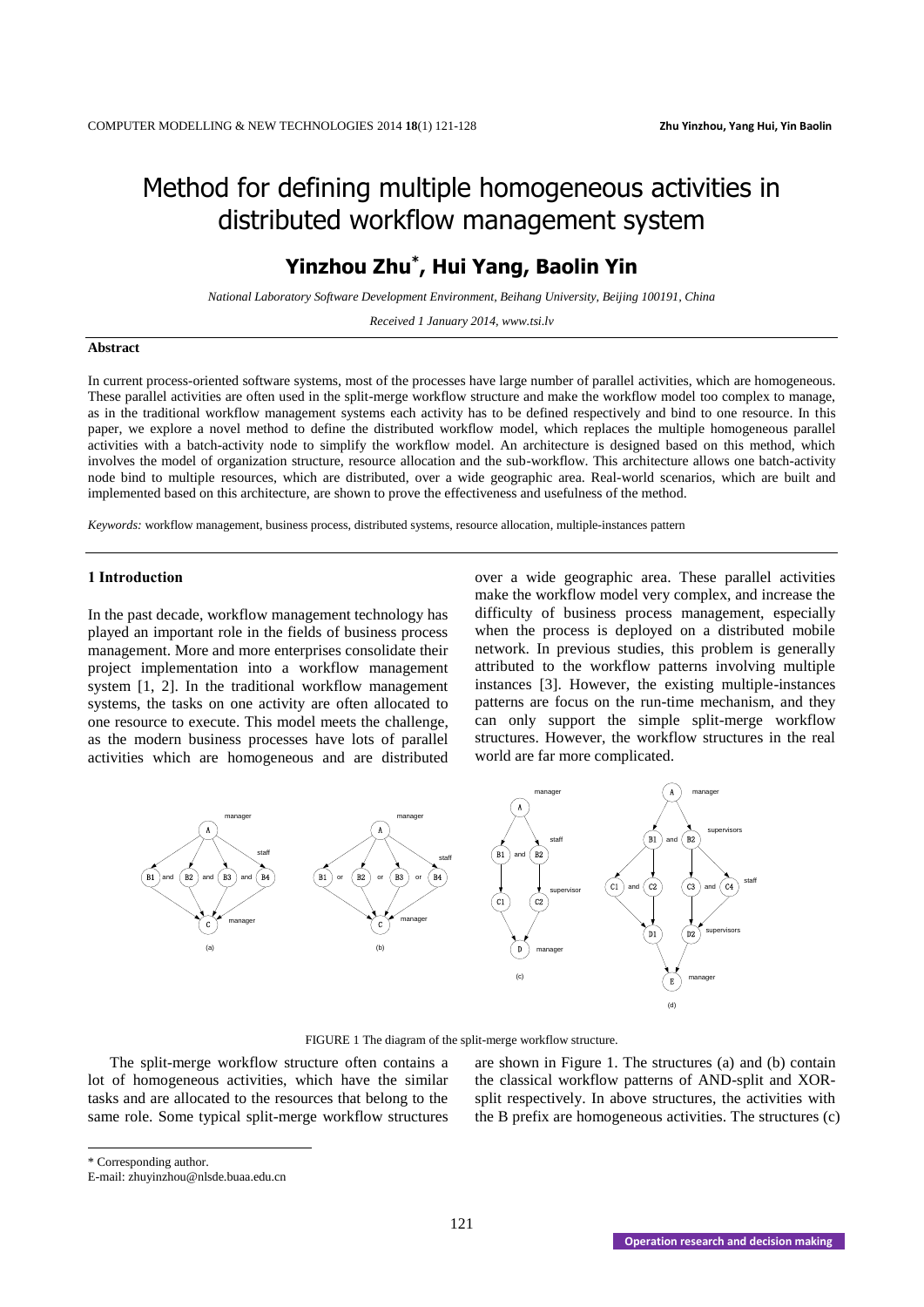and (d) contain more complex workflow patterns, which are extended from above basic workflow patterns. These structures are more common in the real-world workflows, and we define them as the multi-level split-merge workflow structures. In these structures, the activities with the B prefix are the first-level homogeneous activities; the C and D activities are the homogeneous activities in the deeper level. In real-world workflows, the number of homogeneous activities can be quite large. Therefore, a method that can simplify the description of the multiple homogeneous activities in distributed environment is necessary.

Along the lines presented in this paper, we propose a description model of multiple homogeneous activities (MHA) that can simplify the description of the complicated multi-level split-merge workflow structure. This model is based on a multiple resource allocation model, which use one "MHA" node to represent multiple activities, and a sub-workflow model, which can extend a "MHA" node to a deeper level workflow. An architecture based on this model is designed and implemented in the EasyWork system. The EasyWork system is a distributed workflow management system that developed by our group [4, 5]. It is based on the persistent messaging mechanism, decentralized distributed workflow model, and the universal data bus mechanism.

This paper focuses on the description model and the runtime support mechanism of the multiple homogeneous activities. And many real-world workflow scenarios developed based on EasyWork system is discussed to prove the effectiveness and usefulness of the architecture.

# **2 Related works**

The distributed workflow management technology is mainly applied in scientific computation environments [6]. With the advent of rapid evolution of the business process in large enterprises, however, distributed workflow management is attracting much attention in business process management field these days [1].

The problem of the defining multiple homogeneous activities in the workflow model is generally attributed to the workflow patterns involving multiple instances in previous studies. However, as these multiple-instances patterns covered a lot of ground in a short space, they were only discussed and implemented at a junior level. The workflow management systems that support these patterns were very rare, let alone the distributed workflow management systems [3].

In recent works on distributed workflow management systems, Muthusamy et al developed a flexible and distributed platform to develop, execute, and monitor business process [7, 8]. This platform supports service discovery and composition among multiple resources that offer the same functionality, but cannot simplify the description of the multiple homogeneous activities.

Khalaf and Leymann present a BPEL fragmentation covering data and explicit control dependencies, and an approach to handle fragmenting loops and scopes [9]. Hamann et al present a migration data meta-model for business processes with the ability for runtime migration, which enhance. The flexibility of the distribution of the ad-hoc workflow [10]. The workflow description models in these researches are extended from the BPEL, and cannot descript the multiple homogeneous activities in simple forms.

Besides, most of common business process management systems, such as Staffware, WebSphere, FLOWer, and COSA, are able to support some multipleinstances patterns though the extend mechanisms, such as "bundle model", or "dynamic parallel process management table" [3, 11, 12]. However, their description method is too complex for normal people, and can not support the complicated workflow model that contain multi-level split-merge workflow structures, and most of them can only deployed in a centralized environment.

Our work distinguishes itself from these other approaches by concentrating on a small part of the multiple-instances patterns - multiple homogeneous activities. This help to reduce the model's complexity, make the workflow description simpler and easier to study, and support far more complicated workflow structure than previous patterns.

# **3 MHA model**

The description model of MHA is composed of three fundamental models: organization structure model, resource allocation model, and sub-workflow model.

# 3.1 ORGANIZATION STRUCTURE MODEL

The organization structure model, on which the MHA model is based, is derived from EasyWork System. The model consists of four main elements: Department, Workgroup, role and resource. Department and Workgroup are the basic units of the organization structure. They are organized into tree-like hierarchical structures. A department can be only attached to a department, and a workgroup can be only attached to a workgroup. Each department and workgroup can have many roles and resources. The difference between Department and Workgroup is that one resource can and must attached to only one department while it could attached to many workgroups. The role is used to classify the resources by their position or job, such as Manager, Staff, and so on. Each resource could play one or more roles. For example, staff A is the manager of the department X, while at the same time doubled as the manager of the department Y. The diagram of the organization structure model can be seen in Figure 2.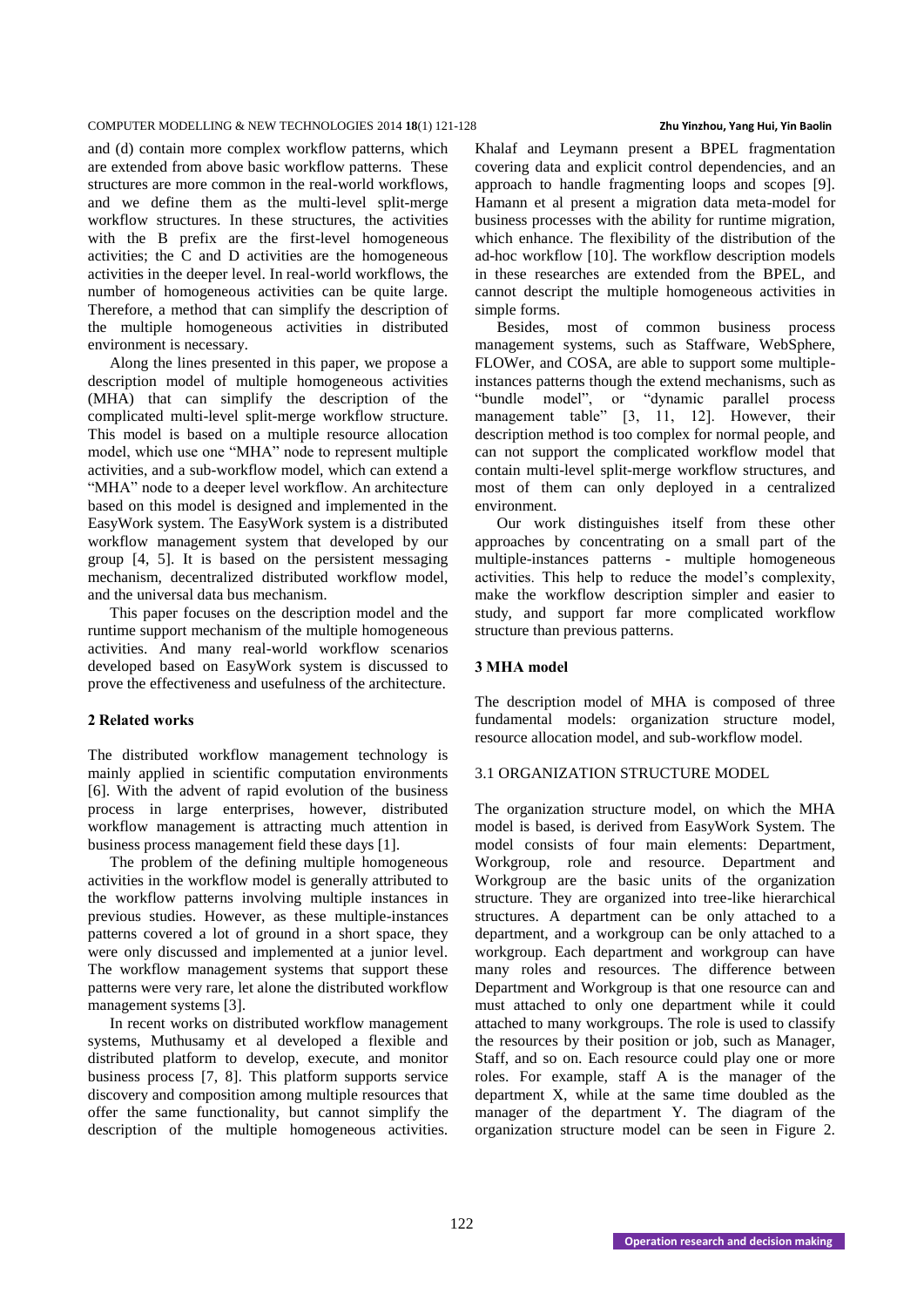

FIGURE 2 The diagram of the organization structure model in EasyWork System

# 3.2 RESOURCE ALLOCATION MODEL

The resource allocation model is the main part of the MHA model, because it explains the MHA node. A MHA node is an enhanced activity node, which can represent one or more homogeneous activities in order to simply the complexity of the workflow model. The resource allocation description on a MHA node is based on the Organization Unit, which includes departments and workgroups in the organization structure model. The format of the resource allocation description is like this: **quantifier** (*spec\_role*) **in/of** (*org\_unit*)

In this line, **quantifier** is a word that can be chose from ALL, ANY and THE. "ALL" means the tasks on the MHA node should be distributed to all the resources which under the *org\_unit* and play the *spec\_role*; "ANY" means the tasks should be allocated to any of the given resources; "The" means the tasks should be allocated to the only one resource that is given. The *spec\_role* represents the role of the resources to which the tasks should be allocated. Besides the user-defined roles, such as "manager", "staff", there are three built-in roles: Dept, Group and Node. The Dept represents the departments, the Group represents the workgroups, and the Node represents all the resources under the *org\_unit*. The *org\_unit* represents the Organization Unit that the resources should be attached to. Besides the user-defined organization unit, there are two built-in unit

"this domain" or "this node", which are often used in sub-workflow and represents the default organization unit in the current workflow.

TABLE 1. Description examples of the resource allocation

| <b>Examples</b>                          |  |  |  |  |  |
|------------------------------------------|--|--|--|--|--|
| all (student) in (class A)               |  |  |  |  |  |
| $anv$ (teacher) $in$ (schoolB)           |  |  |  |  |  |
| <b>the</b> (headmaster) of (school $C$ ) |  |  |  |  |  |
| all (Node) in (this domain)              |  |  |  |  |  |

The Table 1 gives some description examples of the resource allocation on MHA nodes: It shows the understandability of the description model.

# 3.3 SUB-WORKFLOW MODEL

The sub-workflow here means the workflow that replaces the functions of an activity in the upper level workflow model. In the MHA model, sub-workflows are used to extend the functionality of a MHA node. It helps the MHA model support the multi-level split-merge workflow structures. The model of the sub-workflow is similar as the common workflow model, which is represented as a directed graph that consists of many activity nodes and transition paths. The difference from the common workflow model is that the start activity node and the finish activity node must be allocated to the same resource as the activity from which this subworkflow extended.

In traditional workflow management systems, the subworkflows are often used to increase the reusability of the process fragment. More than that, the sub-workflows in the MHA model are focus on simplifying the description of the multi-level split-merge workflow structure. For example, the workflow structures (c) and (d) in Figure 1 are too complex to define only based on MHA nodes. To resolve this problem, we extend the MHA node though a sub-workflow, which can be seen in Figure 3. The diagrams (c') and (d') in this figure show the description models of the workflow structures (c) and (d) in Figure 1 respectively.



FIGURE 3 The diagram of the sub-workflow model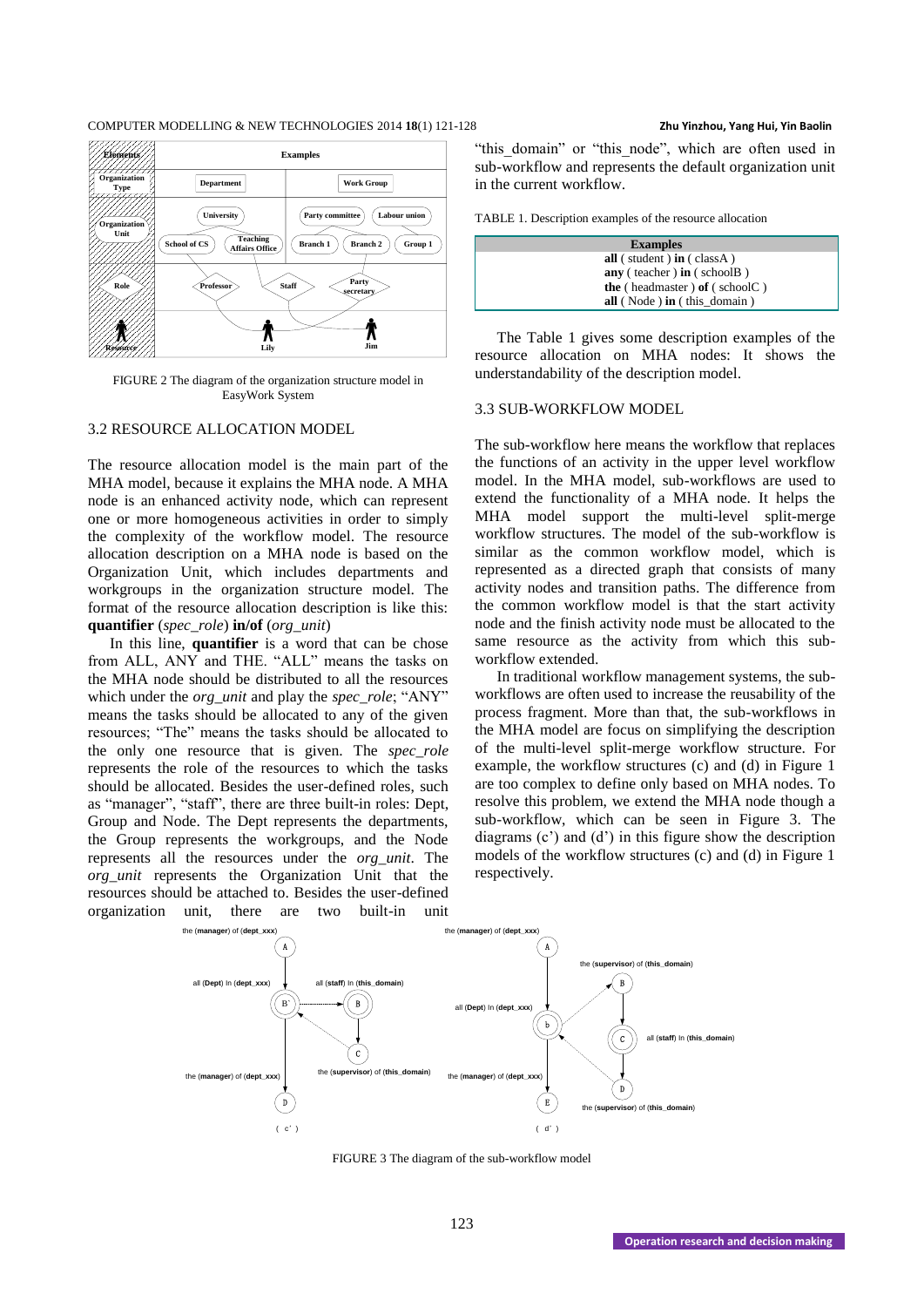In the sub-workflow model, which is, extend from a MHA node, the tasks of activities can be allocated to the resources that play the role under the default organization. The default organization is not an absolute organization, but the each organization defined in the MHA node. This method opens the possibility of defining the workflow model through a recursive process, so that simplifies the description of the multi-level split-merge workflow structure.

# **4 Execution Mechanism**

The basic execution mechanism is provided by EasyWork distributed workflow management system. Besides, we extend the mechanisms to support the XORsplit workflow pattern and the data convergence in MHA synchronizing merge workflow pattern.

# 4.1 ARCHITECTURE OF EASYWORK SYSTEM

The architecture of the EasyWork system, which is shown in Figure 4, aims to define, execute and monitor the workflows for the cross-regional enterprises, which often have several highly autonomous subsidiaries. The network architecture of the EasyWork system is a hybrid structure, which is based on the peer to peer network and the client/server framework. There are two kinds of nodes in the EasyWrok network: EasyWork Server node and the EasyWork Client node. The EasyWork Servers are the basic nodes, which are used to store and dispatch the distributed workflow instances. The relationships between EasyWork Servers are symmetrical, while the EasyWork Clients are client nodes of the EasyWork Server. The EasyWork Platform is installed on every EasyWork Server, and offer the access interface that allows users to get and do their job in remote EasyWork Clients though a standard web browser.

EasyWork Process Definition Server is a kind of EasyWork Server on which the workflow definition tool is installed. The workflow definition tool is used by workflow administrators to define, compile and deploy the distributed workflow. After a workflow model has been designed in the Process Definition Server, it will be split into several segments by activities, and be compiled to configuration files. These configuration files will then be distributed to EasyWork Servers, which are defined as the computing resources of the activities.

The EasyWork Platform on EasyWork Server is composed of three main parts: the workflow engine, the user task manager and the application framework. The workflow engine is used to receive, store, and dispatch the workflow instances, and invoke the application to process the tasks of the activities. The user task manager offers the access interface to the workflow system, shows the task-lists, and communicates with the workflow engine to process user commands. The application framework is a set of applications, which are created, based on the components with application-level

granularity [4, 13, 14]. These applications, which are invoked by the workflow engine to process the tasks of the activities, are executable programs, such as the executable binary files of the operational systems of Microsoft Windows or UNIX, or the web pages that could be interpreted by http server or client browser.



FIGURE 4 The architecture diagram of the EasyWork system

# 4.2 MECHANISM FOR XOR-SPLIT PATTERN

The workflow models that include the MHA nodes or the sub-workflows is converted to the normal workflow model which only contains the simple activities before the deployment. Then the tasks of the activities are distributed to the resources that would execute them. To support AND-split pattern in the EasyWork system is easy and direct, but to support XOR-split pattern is difficult, because the latter involves the dynamic work allocation in the runtime phase in the distributed environment.

To resolve this problem, a program named "XS" is developed and is added to the end of task queue of every XOR-split activity. The XS knows the number of the activities that can be select as the successor by the XORsplit activity, and the identifier and the weight of each of these activities. When XS is executed, it select the proper activity as the successor based on the serial number of the current workflow instance, and then route the workflow instance. The successor selection can be made based on round-robin, weight-based or random algorithm in current system, and can be extended easily by modifying the XS program.

# 4.3 MECHANISM FOR DATA CONVERGENCE

Data convergence is a difficult problem when merging multiple parallel workflow instances in AND-split pattern. In the traditional workflow management systems, the workflow data of the parallel workflow instances are often imported into the database individually, and then are fetched together by the synchronization activity. However, this approach increases the coupling between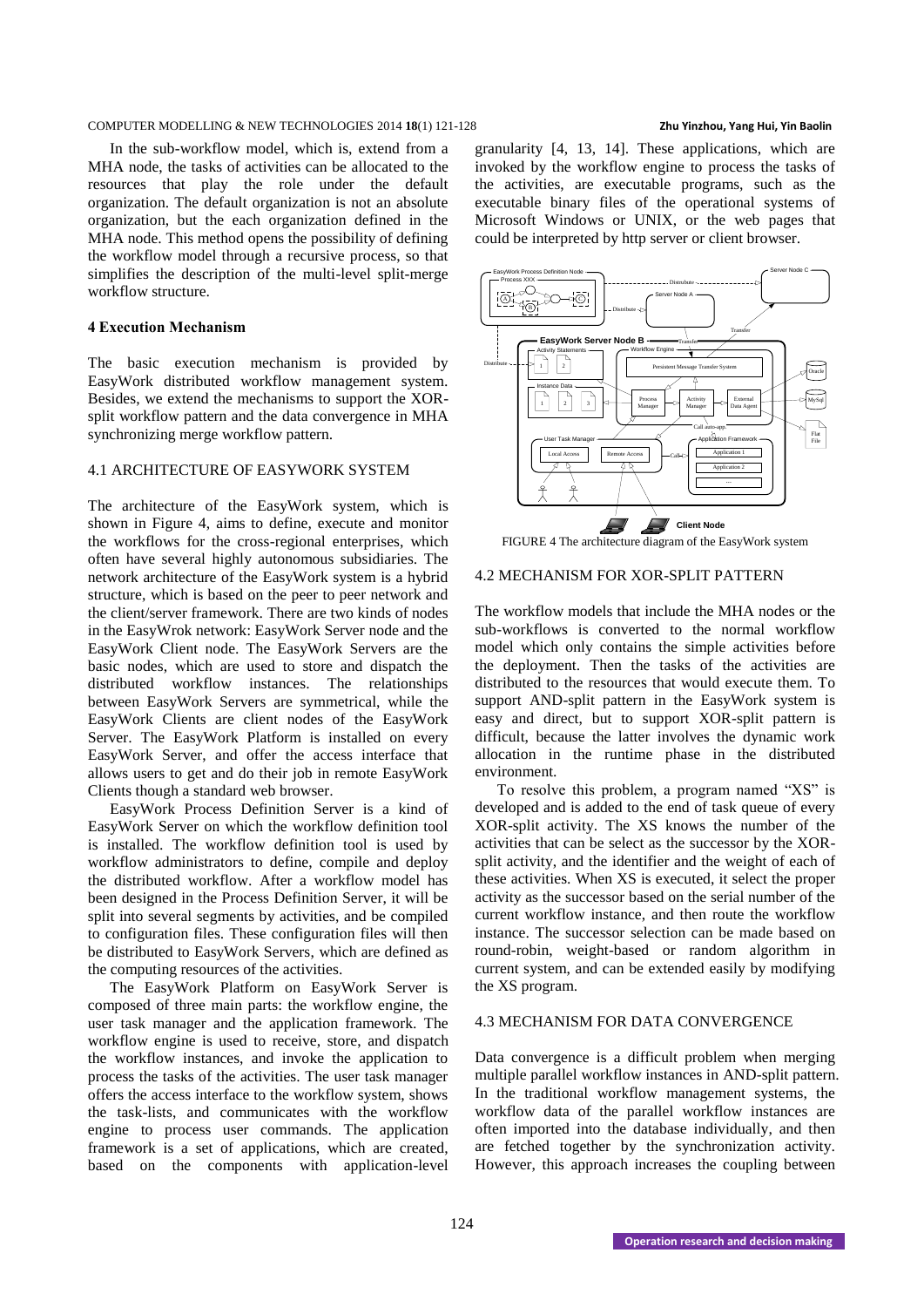the workflow applications and the database, and is inappropriate in the distributed environment especially.

To solve this problem, our system adopts a specialized model to describe the data convergence in the synchronization activity, and provide a specialized data type – "collect data". When the workflow instance go through the MHA node which split the instance into multiple parallel workflow instances and merge them after finish the tasks, EasyWork system would gather all collect data and combine them into an array.

The format of the declaration of the collect data is like this: **Define\_collect\_var** ( *collect\_array* )

In this line, *collect\_array* is the workflow data which would be used to store the combined data of the multiple parallel workflow instances. The data model of the *collect\_array* after the data convergence is a relative table, which is shown in following table.

TABLE 2. The model of the collect data

| <b>Collect Array</b>             |  |  |  |  |  |
|----------------------------------|--|--|--|--|--|
| $\{ \{node1\_id, data1, \}, \}$  |  |  |  |  |  |
| $\{node2_id, data2, \},\$        |  |  |  |  |  |
| $\cdots$                         |  |  |  |  |  |
| { $nodeN$ id, $dataN, \ldots$ }} |  |  |  |  |  |

In Table 2, the variables from "nodel id" to "nodeN id" store the identifier of the multiple activities represented by MHA; the variables with the "data" prefix store the values of the collect data of multiple parallel workflow instances. The data model of the variables that are combined can be simple data, list or relative table. A diagram of the data convergence model when using MHA nodes can be seen in Figure 5. The model at the left of the figure is a normal AND-split workflow, and the model at the right side is the same model but adopts the MHA node.



FIGURE 5 The diagram of the data convergence model when using MHA nodes

# **5 Scenarios**

The real world scenarios, which implemented based on EasyWork system, are discussed in this section. As shown in Table 3, the scenarios are grouped into three classes:

(1) Office automation (OA) applications, which are the collaboration systems based on the workflow. The OA system is a type of classic workflow system, and plays an important role in paperless office. The OA systems are widely used almost in all fields without the limit of the industry or geographic region. The key element of the OA is the form, which often is easy to be customized based on the web components in the EasyWork system.

(2) Enterprise resource planning (ERP) system, which is a more integrated platform, compared to OA systems, used to manage various kinds of information in the enterprise. From the model layer, such as the data model and business logic, to the view layer, such

as the view of the decision support, all kinds of the information in the enterprise are integrated together into a strict architecture. The design of the data model and process in ERP system are more professional than other information management systems, and are more difficult to be implemented.

(3) Report generation systems, which are the process-oriented systems used to collect and summarize the information, which is distributed in different areas, and generate the Summary Report finally. This kind of application is very common in different areas, and is not easy to implement for the complex computation and distributed architecture. The real-world report generation scenario implemented based on EasyWork system is the Freshwater Quality Monitoring (FQM) which is a process required by the National Oceanic Administration of China to investigate the freshwater quality in the coastal areas and provide a summary report every year.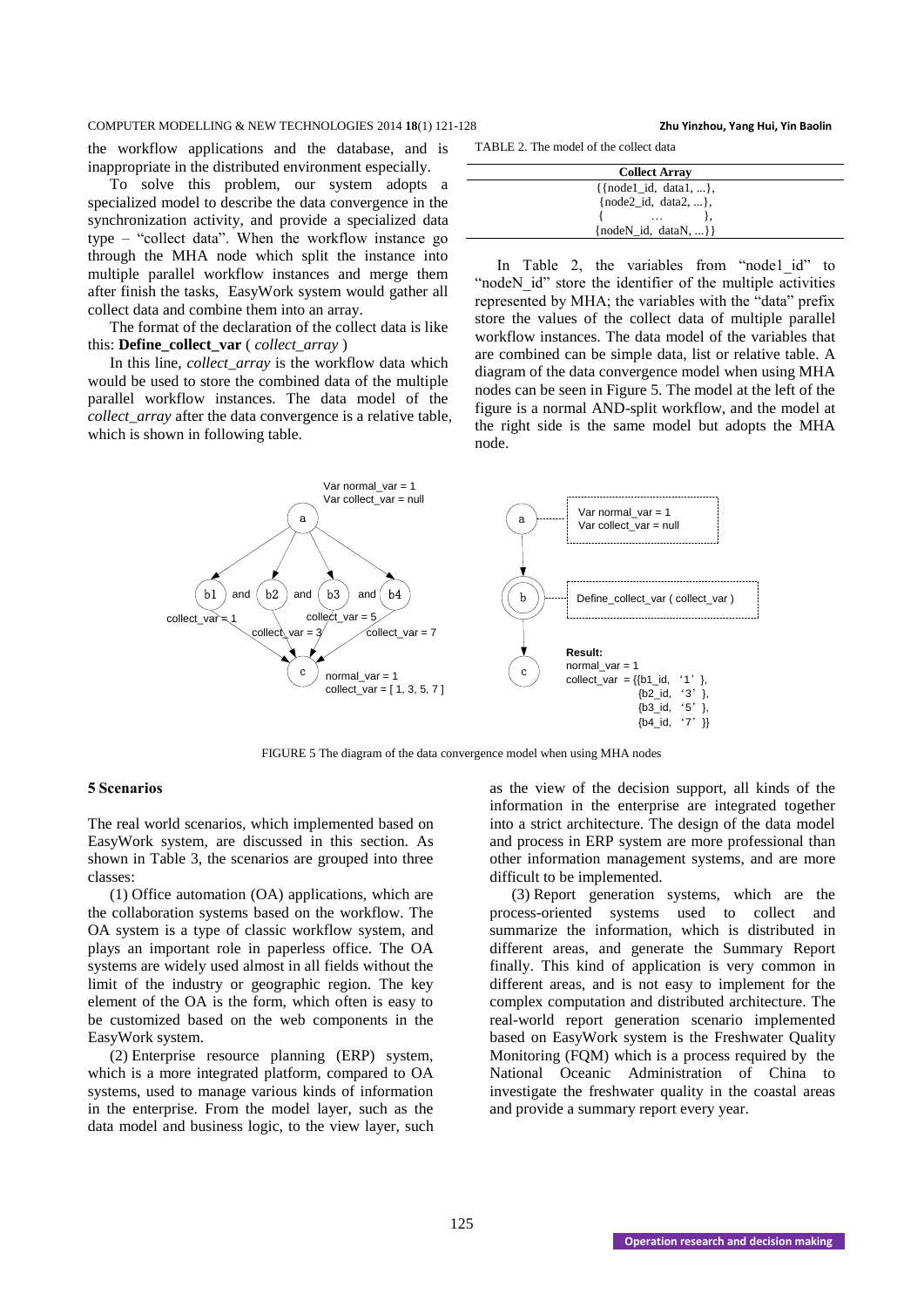| TABLE 3. Real world workflows implemented by EasyWork system |  |
|--------------------------------------------------------------|--|
|--------------------------------------------------------------|--|

|                | <b>Class</b>                | <b>Total number</b> | AS <sub>5</sub> | XS <sub>5</sub> | <b>AS20</b>    | <b>XS20</b>    | Depth          |
|----------------|-----------------------------|---------------------|-----------------|-----------------|----------------|----------------|----------------|
| <b>OA</b>      | Document Circular           | 3                   | 2               | 3               |                |                |                |
|                | Administrative Approval     | 6                   | 2               | $\overline{4}$  |                |                | 3              |
|                | Personnel Management        | 9                   | 6               | 3               |                |                |                |
|                | <b>Financial Management</b> | 3                   | 2               | $\overline{2}$  |                |                | $\mathfrak{D}$ |
|                | <b>Product Management</b>   | 6                   |                 | 6               |                |                |                |
|                | <b>Customer Service</b>     | 5                   |                 |                 |                | 3              |                |
| <b>ERP</b>     | Data Maintenance            | 15                  | 6               | 10              | 3              | $\overline{4}$ | 7              |
|                | <b>Purchase Processes</b>   | 6                   | 2               | $\overline{4}$  |                |                | $\mathfrak{D}$ |
|                | <b>Sale Processes</b>       | $7\phantom{.0}$     | 2               | $\overline{4}$  | $\overline{2}$ |                | 3              |
|                | <b>Bank Processes</b>       | $\overline{4}$      | 2               | 3               |                |                |                |
|                | <b>Inventory Management</b> | $\overline{4}$      | $\overline{2}$  | $\overline{4}$  |                |                |                |
|                | <b>Production Processes</b> | 5                   |                 | $\overline{4}$  |                |                |                |
|                | <b>Report Query</b>         | 18                  | 3               | 12              |                |                |                |
|                | <b>Other Processes</b>      | $\overline{4}$      |                 | 3               | 3              |                |                |
| <b>Summary</b> |                             | 95                  | 33              | 62              | 10             | 11             | 19             |
|                |                             | 100%                | 34.74%          | 65.26%          | 10.53%         | 11.58%         | 20.00%         |

In the above scenarios, there are 95 workflows implemented by EasyWork system. The details of the workflows are shown in Table 1. The "AS5" and "AS20" represent the workflows that involves ANDsplit workflow pattern and the max number of the multiple heterogeneous activities is more than five and twenty respectively. In the same way, the "XS5" and "XS20" represent the workflows that involves XORsplit workflow pattern and the max number of the multiple heterogeneous activities is more than five and twenty respectively. The "depth" means the total number of levels of the multi-level split-merge workflow. The Table 1 shows that, nearly half of the business workflows that involve the AND-split workflow pattern are suggested to adopt the MHA model, and 20% of the them have to adopt the MHA model; nearly 4/5 of the business workflows that

involves the XOR-split workflow pattern are suggested to adopt the MHA model, and 15% of them have to adopt the MHA model. Although these statistics are only based on the experience gathered in our work history, they still explain the seriousness of the MHA problem to some extent.

# 5.1 CASE STUDY

To illustrate the effectiveness of the MHA description model, a real-world scenario which described by the EasyWork system is shown in this section. The workflow in this scenario is used by a state-owned enterprise to reimburse the project expenses spent during the last year. The diagram of the organization structure of the enterprise is shown in Figure 6.



FIGURE 6 The diagram of the enterprise organization structure

The reimbursement workflow is started by the manager of the financial department, and then the reimbursement instructions are forwarded to every business department. After every supervisor filled out the expenses claim form, the forms are grouped and submit to their managers to approve. If the application is not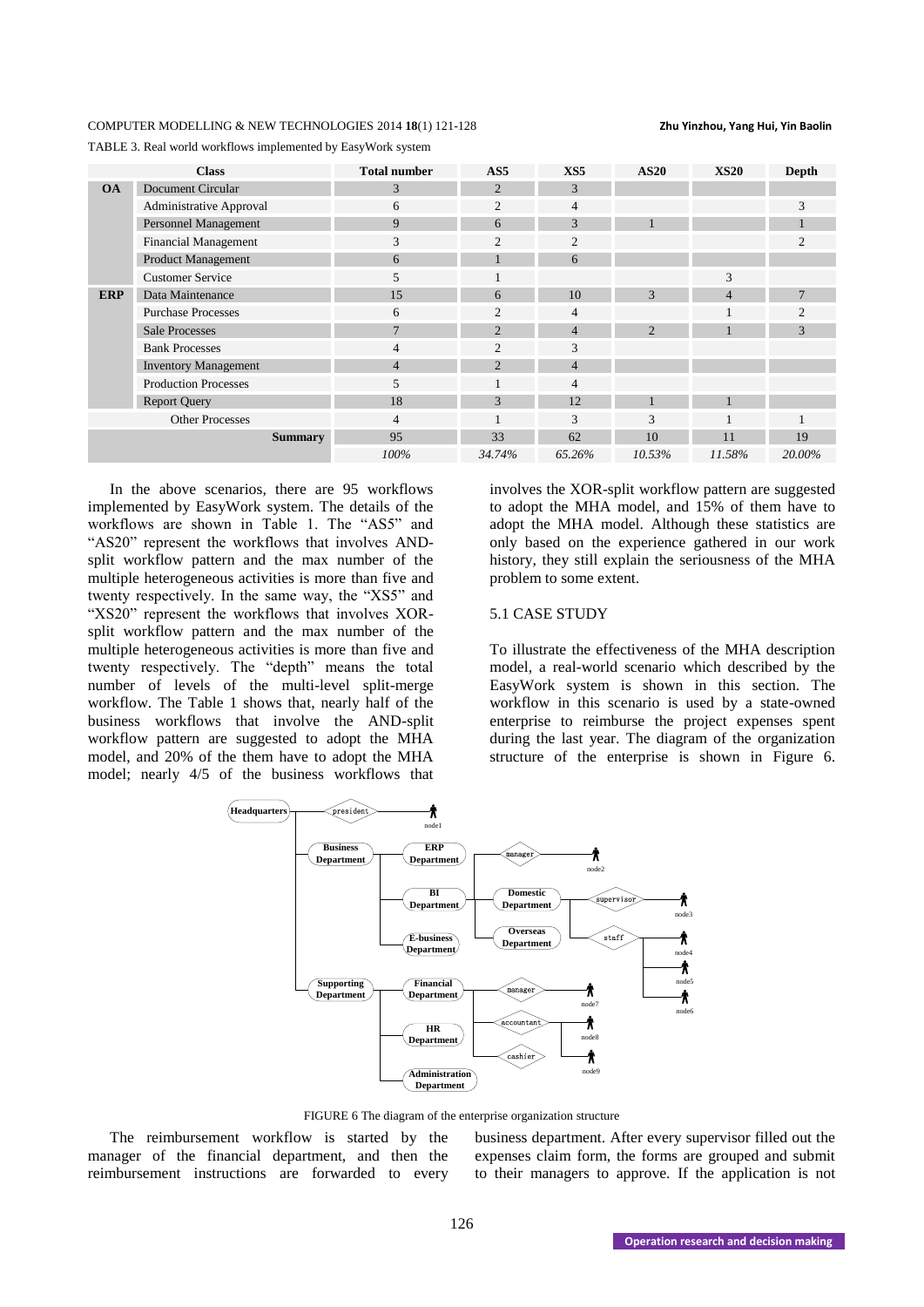approved, it would be sent back and be filled again. After the verification of the department manager, all expenses claim forms are gather together and transfer to the accountant of the financial department to do the second



FIGURE 7 The model of the annual reimbursement workflow for project expenses

This reimbursement workflow is a complex workflow that has two-level split-merge workflow structure, but it is very common in the real-world scenarios. In the enterprise that was described above, the actual number of the departments attached to the business department is 16. Moreover, each of these departments has more than 10 sub-departments. This means in second level of the workflow model, there are about 200 heterogeneous activities. It is very difficult to mange this complex workflow model by traditional workflow management system. However, EasyWork system can play a maximum efficacy in this situation. Two MHA nodes and a simple sub-workflow are enough to describe this model. Besides, the descriptions of resource allocation are short

| TABLE 4. Comparisons between EasyWork system and other WFMS |  |  |  |
|-------------------------------------------------------------|--|--|--|
|                                                             |  |  |  |

and easy to understand. It shows the high efficiency and the usability of the MHA description model.

check and create the expenses report. Then the report is checked by financial manager and is delivered to the cashier to do the banking business. The model of the

# 5.2 SYSTEM COMPARISON

This section discusses the comparison between EasyWork system, which implements the MHA description model and the other mainstream workflow management systems. The workflow management systems to which we compared are Staffware, COSA, FLOWer, WebSphere MQ Workflow and SAP/R3. The comparisons can be seen in Table 4. Some part of the information in this table is derived from [3].

| <b>Systems</b>              | <b>AND-split</b><br><b>MHA</b> | XOR-split<br><b>MHA</b>  | <b>Multi-level</b><br><b>MHA</b> | <b>Supporting</b><br>distributed workflow | <b>MHA</b> data convergence<br>mechanism | <b>MHA</b> task<br>auto<br>distribution |
|-----------------------------|--------------------------------|--------------------------|----------------------------------|-------------------------------------------|------------------------------------------|-----------------------------------------|
| Staffware 9                 | $\overline{\phantom{a}}$       | $+$                      |                                  |                                           |                                          | -                                       |
| COSA 4.2                    | $\overline{\phantom{a}}$       | $\overline{\phantom{a}}$ | $+/-$                            | $^{+}$                                    |                                          | $+/-$                                   |
| FLOWer 3                    | $+$                            | $+$                      | -                                | $\overline{\phantom{0}}$                  | -                                        |                                         |
| Meteor                      | $\overline{\phantom{0}}$       | $\sim$                   | $\overline{\phantom{a}}$         | $^{+}$                                    | $\overline{\phantom{a}}$                 |                                         |
| WebSphere MQ Workflow 3.3.4 | $\overline{\phantom{a}}$       | $+$                      |                                  |                                           |                                          |                                         |
| SAP <sub>R3</sub>           | $+/-$                          | $^{+}$                   |                                  |                                           |                                          |                                         |
| EasyWork                    | $+$                            | $+$                      | $+$                              |                                           |                                          |                                         |

The table shows that the Staffware and Websphere MQ Workflow are only support the basic XOR-split MHA description. The SAP/R3 and FLOWer can support basic AND-split MHA description but cannot support multi-level MHA description. The COSA support the multi-level workflow and task auto distribution, but it

cannot support MHA description well. In the last, all these traditional workflow management system do not support MHA data convergence. Compare to these system, EasyWork support all these functionalities. Besides, the description rules in EasyWork system are very simple and easy to learn and use.